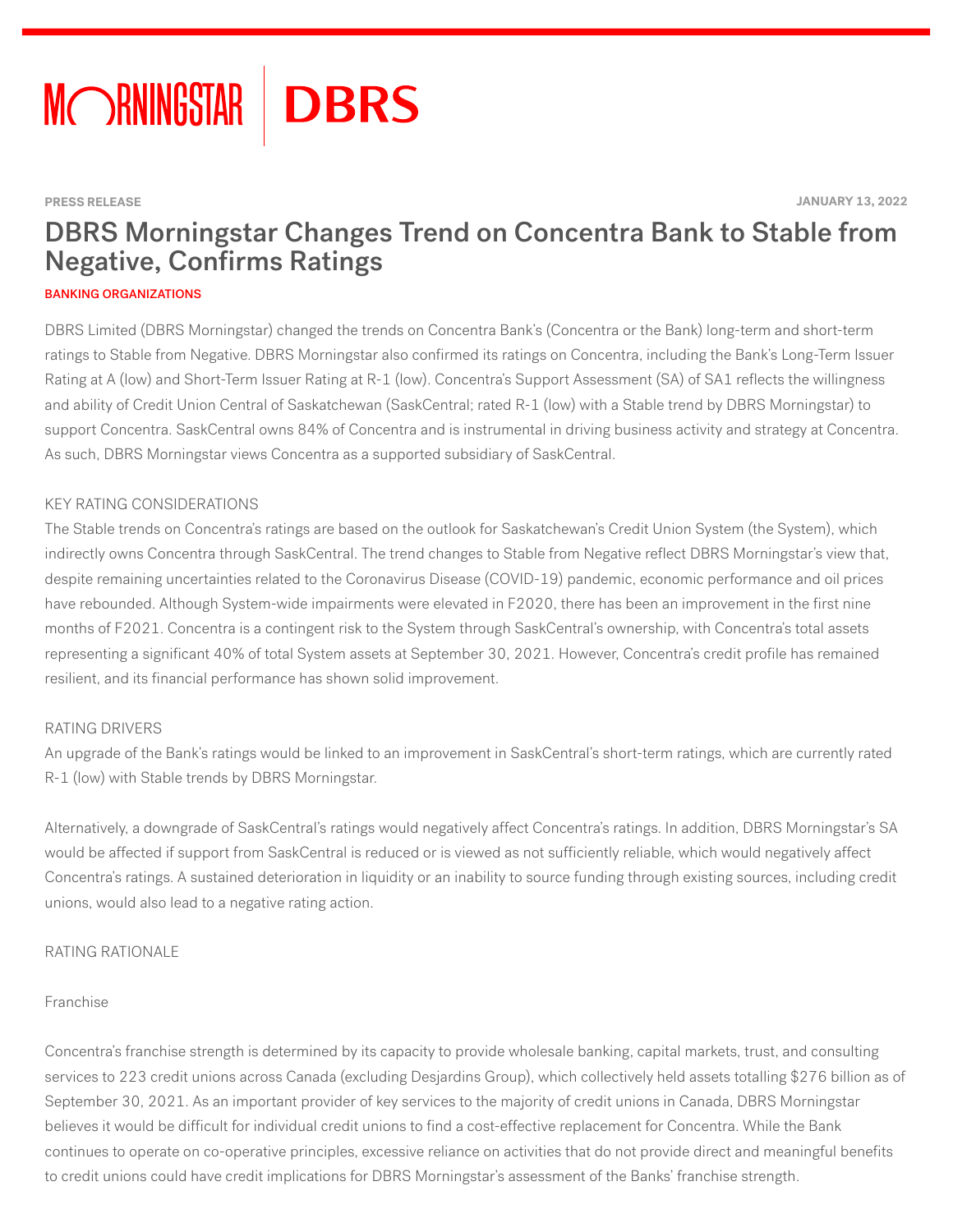#### Earnings

The Bank generates relatively stable recurring earnings, although, as primarily a wholesale bank, profitability is relatively low compared with its peers. Pandemic-related impacts also pressured earnings in F2020; however, net income bounced back in the first nine months of F2021, increasing  $147\%$  to \$37.3 million, and was boosted by a 33% year-over-year increase in operating income and net provision reversals of \$6.3 million in the first nine months of F2021. In DBRS Morningstar's view, the Bank has sufficient provision for credit losses coverage under normal operating conditions, but loan losses could rise in the event of a sustained economic downturn.

## Risk

Asset quality is generally sound with impaired loans averaging 0.4% of gross loans from 2016 to 2020. Concentra has historically experienced low loan losses with net write-offs-to-net loans at 0.1% for Q3 2021, and it has a history of low loan losses on its residential mortgage portfolio (representing more than 80% of the Bank's total loan portfolio). Positively, the Bank has reduced its commercial loan book over the last three years and has been cautiously increasing its consumer loan exposure. Nevertheless, in DBRS Morningstar's view, the geographic concentration of the Bank's loans in the Prairies (Alberta, Saskatchewan, and Manitoba) as well as large single-party exposures within the commercial-lending portfolio could exacerbate downside pressure on asset quality.

## Funding and Liquidity

Concentra derives the majority of its funding from market-based sources, mainly by securitizing insured residential mortgages. Although Concentra's funding position is well managed with good access to market funding and interest rate risk remains manageable, DBRS Morningstar negatively views excessive reliance on wholesale funding. As with other financial institutions, the Bank could experience deposit runoff in the near term as excess savings are gradually channelled to finance domestic consumption and companies increase spending in line with the economic recovery. The Bank's liquidity buffer is solid as liquid assets represented approximately one-third of total assets as of September 30, 2021.

#### **Capitalization**

Concentra maintains good levels of capital supported by healthy levels of internal equity generation. The Bank's capitalization remained broadly stable with a Total Capital Ratio of 17.0% at September 30, 2021, well above regulatory minimum requirements of 10.5%. Strong internal equity generation more than offset a marginal increase in risk-weighted assets. The quality of Concentra's capital is solid with more than 75% representing CET1 capital. In DBRS Morningstar's assessment, the Bank's capital cushion is sufficient to absorb stressed level of losses.

#### ESG CONSIDERATIONS

A description of how DBRS Morningstar considers ESG factors within the DBRS Morningstar analytical framework can be found in the DBRS Morningstar Criteria: Approach to Environmental, Social, and Governance Risk Factors in Credit Ratings at [https://](https://www.dbrsmorningstar.com/research/373262) [www.dbrsmorningstar.com/research/373262.](https://www.dbrsmorningstar.com/research/373262)

#### Notes:

All figures are in Canadian dollars unless otherwise noted.

The principal methodology is the Global Methodology for Rating Banks and Banking Organisations (July 19, 2021; [https://](https://www.dbrsmorningstar.com/research/381742)) [www.dbrsmorningstar.com/research/381742\).](https://www.dbrsmorningstar.com/research/381742)) Other applicable methodologies include the DBRS Morningstar Criteria: Approach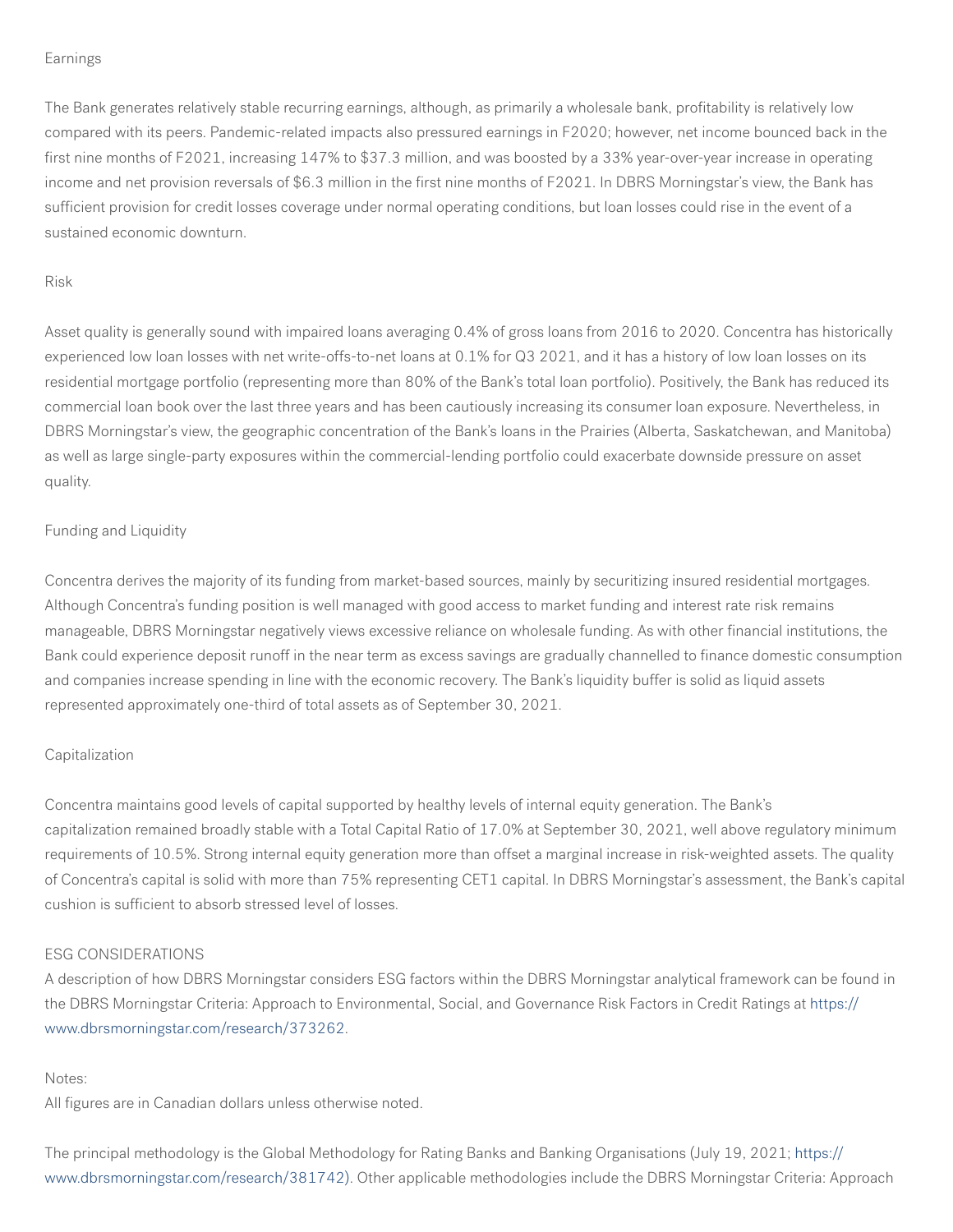to Environmental, Social, and Governance Risk Factors in Credit Ratings (February 3, 2021; [https://www.dbrsmorningstar.com/](https://www.dbrsmorningstar.com/research/373262)) [research/373262\)](https://www.dbrsmorningstar.com/research/373262)).

The related regulatory disclosures pursuant to the National Instrument 25-101 Designated Rating Organizations are hereby incorporated by reference and can be found on the issuer page at www.dbrsmorningstar.com.

The rated entity or its related entities did participate in the rating process for this rating action. DBRS Morningstar had access to the accounts and other relevant internal documents of the rated entity or its related entities in connection with this rating action.

Generally, the conditions that lead to the assignment of a Negative or Positive trend are resolved within a 12-month period. DBRS Morningstar's outlooks and ratings are under regular surveillance.

For more information on this credit or on this industry, visit www.dbrsmorningstar.com.

DBRS Limited DBRS Tower, 181 University Avenue, Suite 700 Toronto, ON M5H 3M7 Canada Tel. +1 416 593-5577

## Ratings

## Concentra Bank

| Date Issued | <b>Debt Rated</b>        | Action          | Rating      | <b>Trend</b> | <b>Attributes</b>                           |
|-------------|--------------------------|-----------------|-------------|--------------|---------------------------------------------|
| 13-Jan-22   | Long-Term Issuer Rating  | Confirmed       | A (low)     | Neg          | $\begin{bmatrix} \mathsf{CA} \end{bmatrix}$ |
| 13-Jan-22   | Long-Term Issuer Rating  | Trend<br>Change | A (low)     | Stb          | $\begin{bmatrix} \mathsf{CA} \end{bmatrix}$ |
| 13-Jan-22   | Short-Term Issuer Rating | Confirmed       | $R-1$ (low) | Neg          | $\begin{bmatrix} \mathsf{CA} \end{bmatrix}$ |
| 13-Jan-22   | Short-Term Issuer Rating | Trend<br>Change | $R-1$ (low) | Stb          | $\boxed{\mathsf{CA}}$                       |
| 13-Jan-22   | Long-Term Deposits       | Confirmed       | A (low)     | Neg          | $[\mathsf{c}\mathsf{a}]$                    |
| 13-Jan-22   | Long-Term Deposits       | Trend<br>Change | A (low)     | Stb          | $\boxed{\mathsf{CA}}$                       |
| 13-Jan-22   | Long-Term Senior Debt    | Confirmed       | A (low)     | Neg          | $\lceil$ CA $\rceil$                        |
| 13-Jan-22   | Long-Term Senior Debt    | Trend<br>Change | A (low)     | Stb          | $\lceil$ CA $\rceil$                        |
| 13-Jan-22   | Short-Term Instruments   | Confirmed       | $R-1$ (low) | Neg          | $\lceil$ CA $\rceil$                        |
| 13-Jan-22   | Short-Term Instruments   | Trend<br>Change | $R-1$ (low) | Stb          | $\left[$ CA $\right]$                       |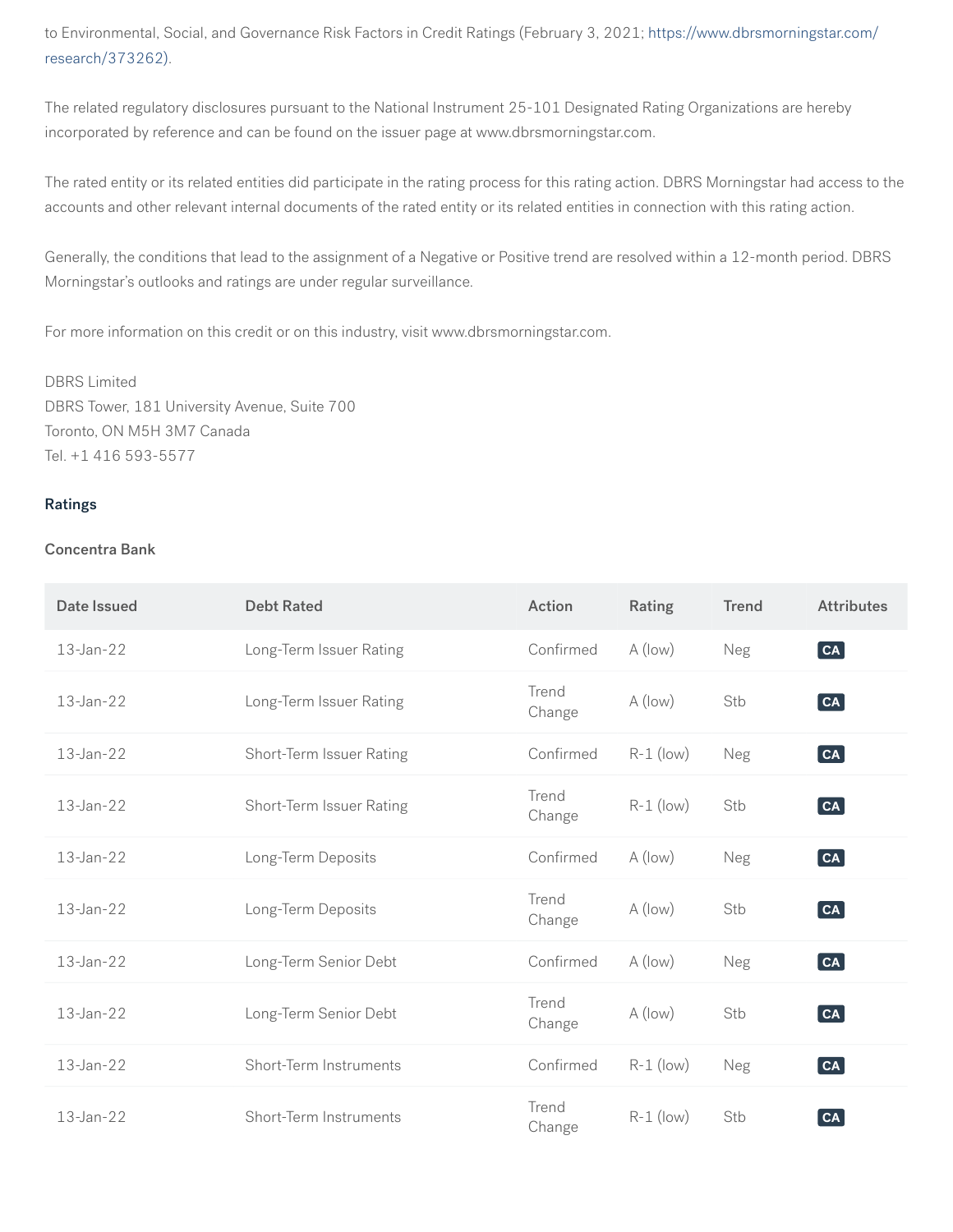ALL DBRS RATINGS ARE SUBJECT TO DISCLAIMERS AND CERTAIN LIMITATIONS. PLEASE READ THESE [DISCLAIMERS AND](https://www.dbrsmorningstar.com/disclaimer/) [LIMITATIONS](https://www.dbrsmorningstar.com/disclaimer/). ADDITIONAL INFORMATION REGARDING DBRS RATINGS, INCLUDING DEFINITIONS, POLICIES AND METHODOLOGIES, ARE AVAILABLE ON [WWW.DBRSMORNINGSTAR.COM](https://www.dbrsmorningstar.com).

## **Contacts**

## Carl De Souza

Senior Vice President - North American Financial Institutions +1 416 597 7445 [carl.desouza@dbrsmorningstar.com](mailto:carl.desouza@dbrsmorningstar.com)

John Mackerey Senior Vice President, North American Financial Institutions - Global FIG +1 212 806 3236

[john.mackerey@dbrsmorningstar.com](mailto:john.mackerey@dbrsmorningstar.com)